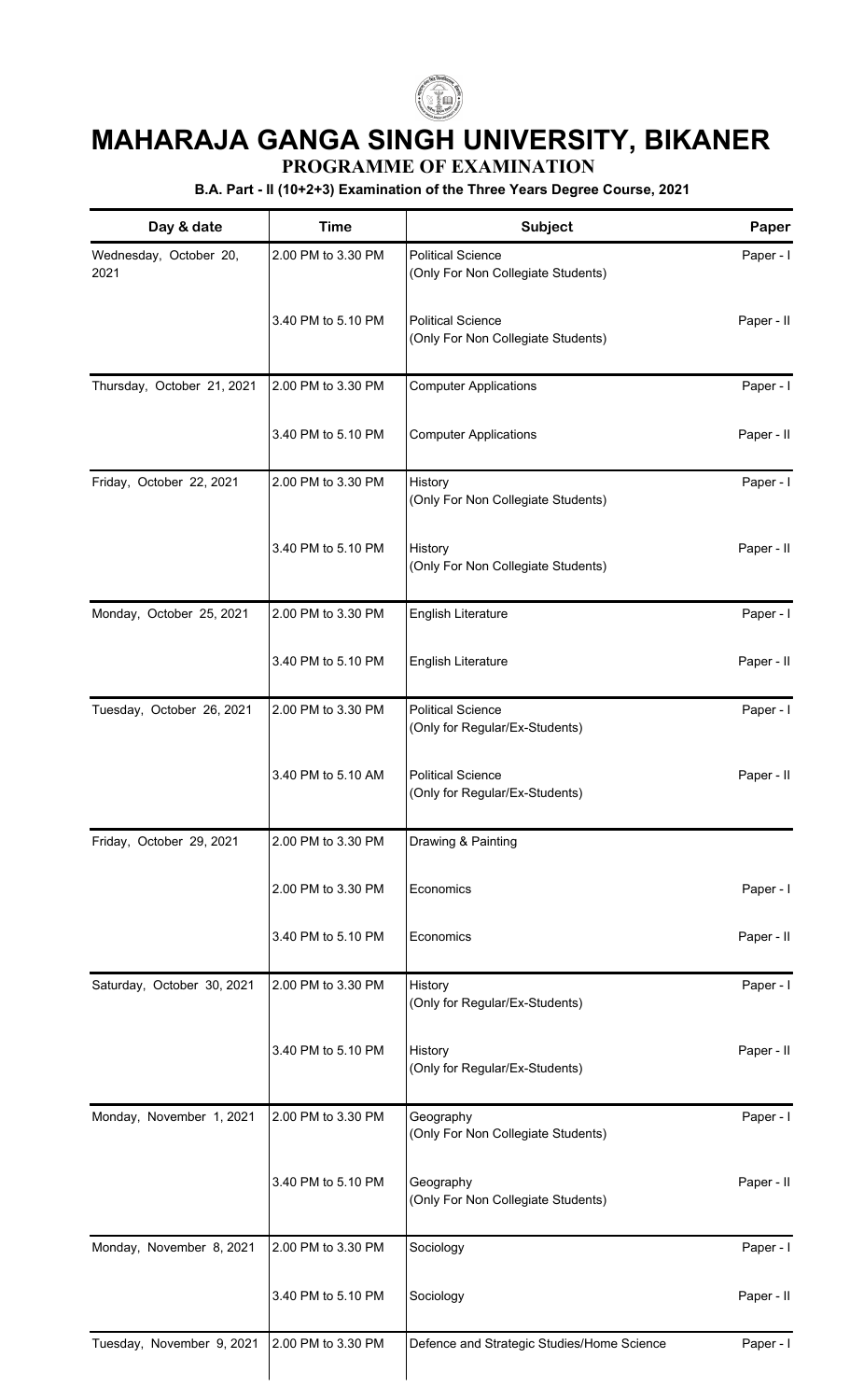|  |  | B.A. Part - II (10+2+3) Examination of the Three Years Degree Course, 2021 |  |  |  |  |  |  |
|--|--|----------------------------------------------------------------------------|--|--|--|--|--|--|
|--|--|----------------------------------------------------------------------------|--|--|--|--|--|--|

| Day & date                                    | <b>Time</b>        | Subject                                                                                               | Paper       |
|-----------------------------------------------|--------------------|-------------------------------------------------------------------------------------------------------|-------------|
| Tuesday, November 9, 2021                     | 3.40 PM to 5.10 PM | Defence and Strategic Studies/Home Science                                                            | Paper - II  |
| Wednesday, November 10,<br>2021               | 2.00 PM to 3.30 PM | Geography<br>(Only for Regular/Ex-Students)<br>Philosophy                                             | Paper - I   |
|                                               | 3.40 PM to 5.10 PM | Geography<br>(Only for Regular/Ex-Students)<br>Philosophy                                             | Paper - II  |
| Thursday, November 11,<br>2021                | 2.00 PM to 3.30 PM | Mathematics                                                                                           | Paper - I   |
|                                               | 3.40 PM to 5.10 PM | Mathematics                                                                                           | Paper - II  |
| Friday, November 12, 2021                     | 2.00 PM to 3.30 PM | Mathematics                                                                                           | Paper - III |
| Saturday, November 13,<br>2021                | 2.00 PM to 3.30 PM | Hindi Literature<br>(Only For Non Collegiate Students)                                                | Paper - I   |
|                                               | 3.40 PM to 5.10 PM | Hindi Literature<br>(Only For Non Collegiate Students)                                                | Paper - II  |
| Monday, November 15, 2021                     | 2.00 PM to 3.30 PM | Psychology/ Garment Production & Export<br>Management/ Jainology, Jeevan Vigyan & Yoga/<br>Rajasthani | Paper - I   |
|                                               | 3.40 PM to 5.10 PM | Psychology/ Garment Production & Export<br>Management/ Jainology, Jeevan Vigyan & Yoga/<br>Rajasthani | Paper - II  |
| Tuesday, November 16, 2021 2.00 PM to 3.30 PM |                    | Sanskrit/ Punjabi/ Urdu                                                                               | Paper - I   |
|                                               | 3.40 PM to 5.10 PM | Sanskrit/ Punjabi/ Urdu                                                                               | Paper - II  |
| Wednesday, November 17,<br>2021               | 2.00 PM to 3.30 PM | Hindi Literature<br>(Only for Regular/Ex-Students)                                                    | Paper - I   |
|                                               | 3.40 PM to 5.10 PM | Hindi Literature<br>(Only for Regular, Ex-Students)                                                   | Paper - II  |
| Thursday, November 18,<br>2021                | 2.00 PM to 3.30 PM | <b>Public Adminsitration</b>                                                                          | Paper - I   |
|                                               | 3.40 PM to 5.10 PM | <b>Public Adminsitration</b>                                                                          | Paper - II  |
| Saturday, November 20,<br>2021                | 2.00 PM to 3.30 PM | <b>Indian Music</b>                                                                                   | Paper - I   |
|                                               | 3.40 PM to 5.10 PM | <b>Indian Music</b>                                                                                   | Paper - II  |
| Monday, November 22, 2021                     | 2.00 PM to 3.30 PM | Due Paper Of B.A. Part-I<br>General Hindi                                                             |             |
|                                               | 3.40 PM to 5.10 PM | Due Paper of B.A. Part-I<br><b>General English</b>                                                    |             |